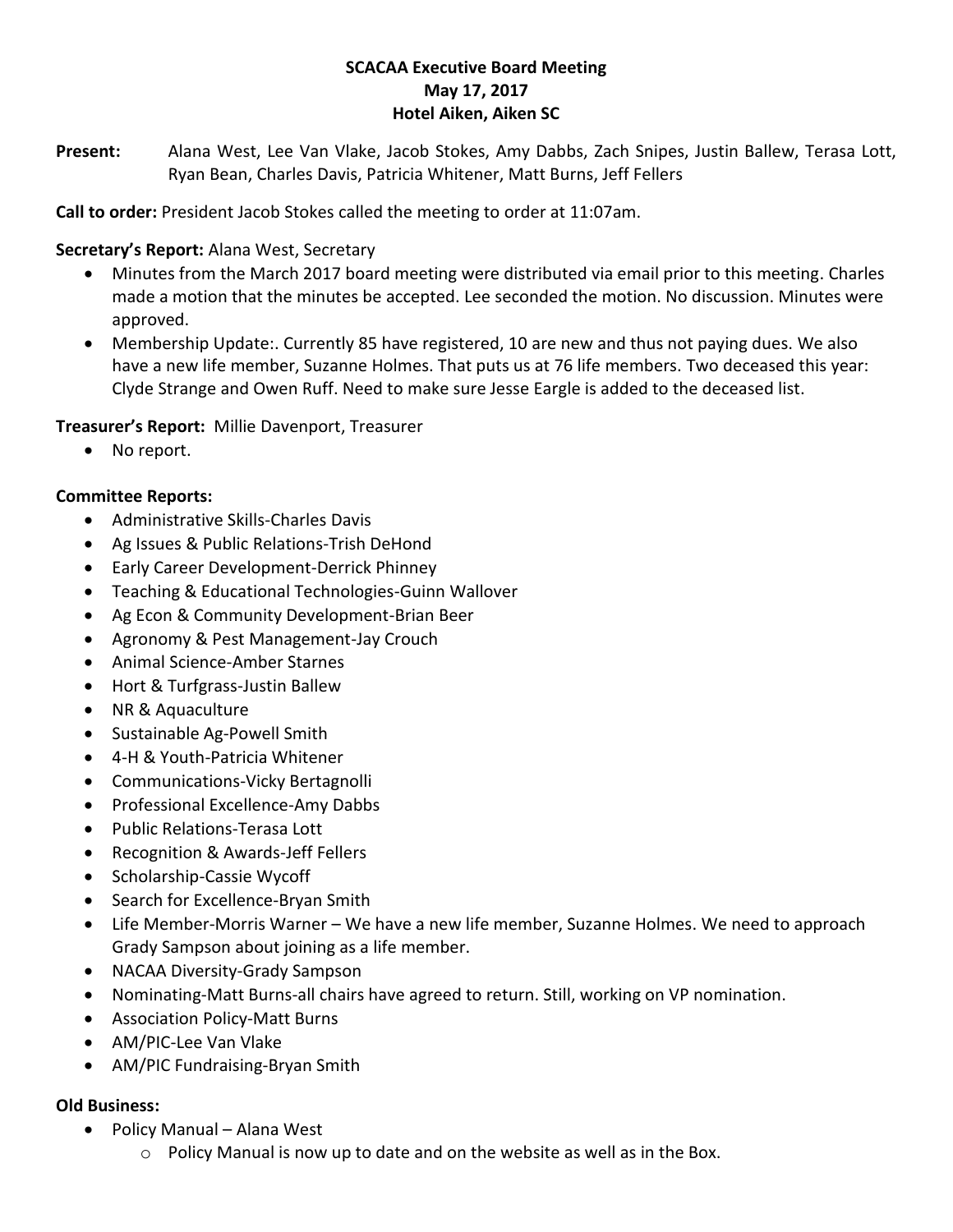- Foundation Giving and Donor Gifts Bryan Smith-We have knives, window decals, hats, shirts, and coasters from past years. We may add hats and lapel pins. Bryan gave pictures of samples. \$2381 donated to foundation account in the past year. Members may donate through the SCACAA website.
- AM/PIC Update Lee Van Vlake
	- $\circ$  102 registration came in. The number of late registration was 20+. We need to look at a late fee for future conferences. Alana motions that we add a late fee to the registration. Amy seconds. No discussion. Motion passes. Alana amends the motion to say that the late fee will be \$50 for a certain length of time and will close after a certain date. Amy seconds. Motion passes.
	- o Conference rooms booked at Newberry Hall for Wednesday and Friday \$850
	- o Banquet hall booked at Aiken Center for the Arts for Thursday from 5-11 for \$1275. Although Field Ops has agreed to pay for the Banquet again if the conference was held jointly with SCAE4HA, Alana proposes that we cover the room expense and let FO cover the food and beverage expense.
	- o Banquet food and bar catered by Newberry Hall at \$34.86 each. Meal will be roast beef and salmon.
	- o Insurance for Banquet purchased from Bower & Floyd in Newberry \$235
	- o Donation to Aiken Polo Club \$500
	- o Tours booked with Amick, Yon, and Titan for Thursday
		- **Thursday lunch booked with Shealy costing approximately \$1200**
		- **Busses for tours booked for \$1900**
	- o Sponsors:
		- Bayer \$500
		- Sunbelt Ag Expo \$750
		- **ArborOne Florence \$1000**
		- $\blacksquare$  EVH Mfg, Loris \$100
		- $\blacksquare$  AgSouth  $$1000$
		- $\blacksquare$  WP Law, Inc  $$100$ 
			- $\bullet$  Total  $$3950$
- Support for TN Assoc. At last meeting we voted to send \$2500. Did we do that? Invoice being sent to Millie.
- We have a new retiree, Grady Sampson. We will present him with his cane at Friday's business meeting. We need to give him an application to become a life member.
- 4-H Agent's Day of Giving- The 4-H Agents backed off of this idea and will be doing a back sale today at registration and an auction after the banquet. The auction theme will be 'consumables'.

# **New Business:**

- Outstanding Pesticide Training Coordinator Award
	- $\circ$  This award was removed from the policy manual when it was rewritten early this year due to the fact that there were no funds for it and we rarely, if ever, receive nominations for it. It was initially funded by Dr. Bellinger. Katie Moore recently informed us that Dr. Dobbins was willing to fund this award. Do we wish to add it back to the policy manual? Board decides to leave it in the Policy Manual.
- **•** Friends of Extension Awardees
	- o Luther Wannamaker with Wannamaker Wildlife
- Media Award Winners
	- o No nominees. We need to recognize SCETV in the future.
- Communications Awards